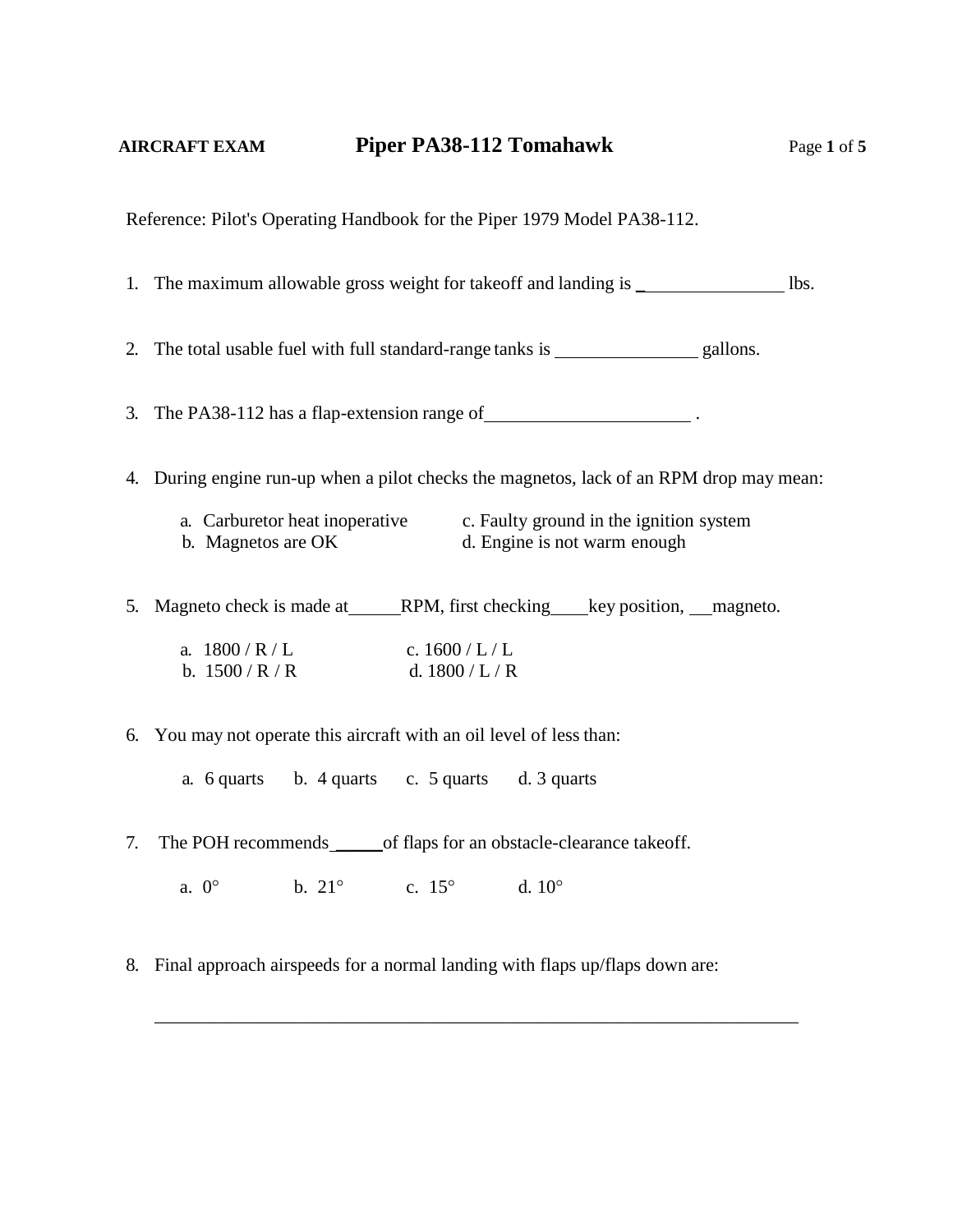- 
- 9. The maximum published rate of climb at maximum gross weight, 4000-ft pressure altitude, and  $40^{\circ}$  C is  $\qquad \qquad$  .
- 10. The PA38-112  $V_A$  (maneuvering speed) and  $V_{NO}$  (maximum structural cruising speed) at maximum gross weight in KIAS are \_\_\_\_\_\_\_\_\_\_\_\_\_\_\_\_\_\_\_\_\_\_\_\_\_\_\_\_\_\_\_\_\_.

11. The best glide speed after an engine failure is \_\_\_\_\_\_\_\_\_\_\_ KIAS, flaps \_\_\_\_\_\_\_\_\_\_\_\_\_\_\_.

12. The maximum demonstrated crosswind velocity is  $\blacksquare$ 

- 13. The PA38-112 stall speed at maximum gross weight, forward CG, flaps up,  $0^{\circ}$  bank is \_\_\_\_. Under the same conditions at  $60^{\circ}$  of bank, stall speed is \_\_\_\_\_\_\_\_\_\_\_\_\_\_\_\_\_\_
- 14. The maximum flap-extension speed  $(V_{FE})$  is:

\_\_\_\_\_\_\_\_\_\_\_\_\_\_\_\_\_\_\_\_\_\_\_\_\_\_\_\_\_\_\_\_\_\_\_\_\_.

a. 149 KIAS b. 35 KIAS c. 89 KIAS d. 111 KIAS

- 15. Total takeoff distance to clear a 50-foot obstacle at a gross weight of 1670 lbs, a pressure altitude of 4000 feet, and a temperature of  $30^{\circ}$  C is \_\_\_\_\_\_\_\_\_\_\_\_\_\_\_\_ feet.
- 16. The vacuum system provides suction to operate which instruments?
	- a. Artificial horizon and directional gyro c. Airspeed and directional gyro
	- b. Airspeed and turn coordinator d. Directional gyro and turn coordinator
- 17. At maximum gross weight, standard temperature, 6000-foot pressure altitude, and 2400 RPM, you can expect an airspeed of \_\_\_\_\_\_\_\_\_\_\_\_\_\_\_\_\_\_\_ and a fuel-consumption rate of  $\_\_\_\_\_\_\_\_\$ .
- 18. The total landing distance to clear a 50-foot obstacle at maximum gross weight, temperature  $20^{\circ}$  C, pressure altitude 2000 feet, with a 12-knot headwind on a dry, grass runway is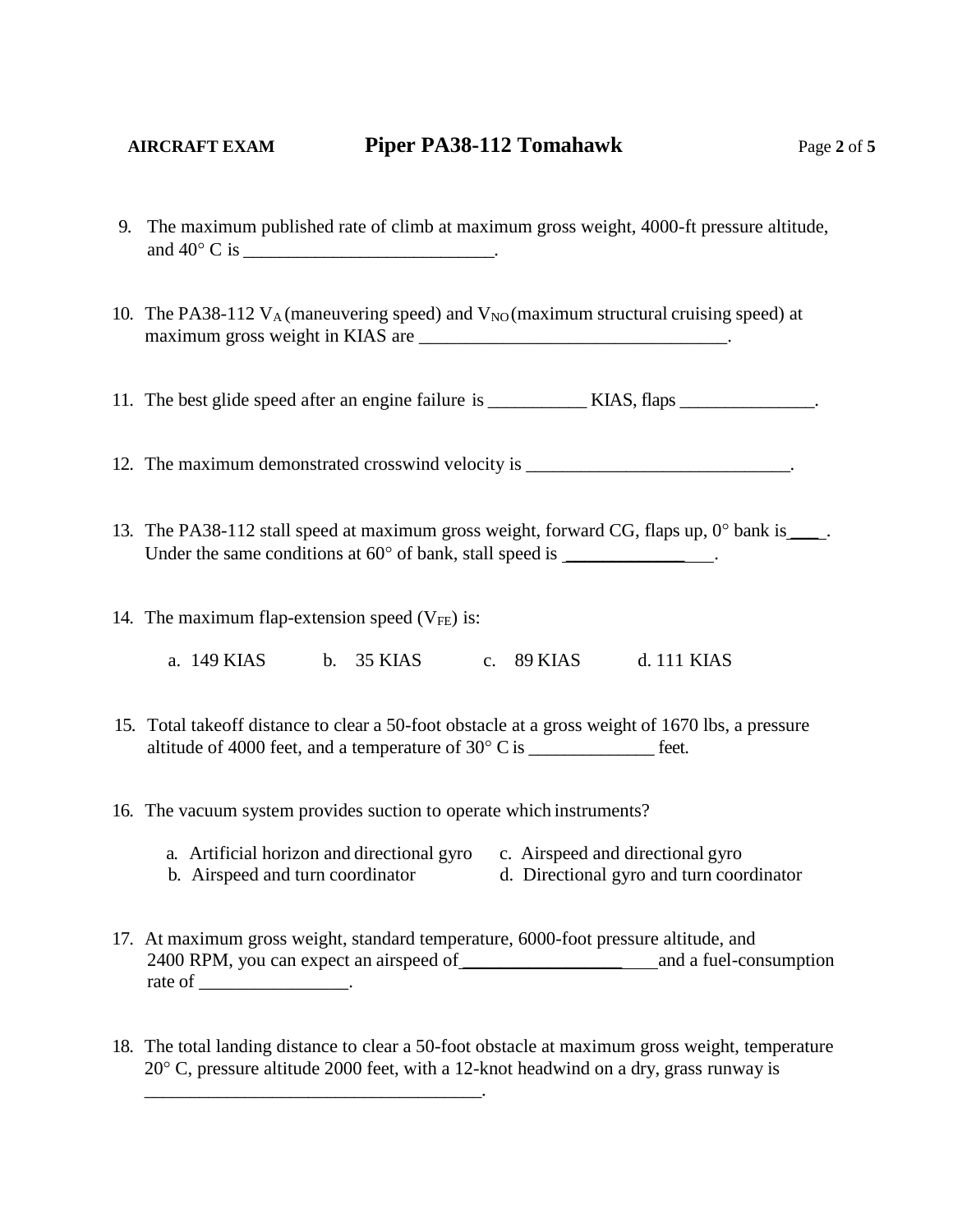19. Determine the weight and balance of this airplane using the charts in Section 6 of the Pilot's Operating Handbook.

|  |                                                                        | Weight     | Arm                                | Moment     |                  |     |
|--|------------------------------------------------------------------------|------------|------------------------------------|------------|------------------|-----|
|  | Empty weight                                                           | 1136       | 30.36                              | 34500.0    |                  |     |
|  | Fuel (standard, 15 gal)                                                |            | 42.2                               |            | The CG is        | in. |
|  | Pilot & passenger                                                      | 360        |                                    |            | aft of datum.    |     |
|  | Baggage area 1                                                         | 25         |                                    |            |                  |     |
|  |                                                                        |            |                                    |            |                  |     |
|  | Totals                                                                 |            |                                    |            |                  |     |
|  | Within gross weight, aft CG<br>a.<br>b. Within gross weight, within CG |            | c. Over gross weight, within CG    |            |                  |     |
|  |                                                                        |            | d. Within gross weight, forward CG |            |                  |     |
|  |                                                                        |            |                                    |            |                  |     |
|  |                                                                        |            |                                    |            |                  |     |
|  | 20. The electrical system consists of a volt battery and a             |            |                                    |            | volt alternator: |     |
|  |                                                                        |            |                                    |            |                  |     |
|  | a. $12/14$                                                             | b. $24/28$ |                                    | c. $24/30$ | d. $24/24$       |     |

21. The vacuum system indicates proper operation with:

- a. 4.6 5.4 in. on the suction gauge at engine run-up
- b. 4.6 5.4 in. on the suction gauge with engine at idle
- c. Ammeter reading positive
- d. Ammeter reading neutral
- 22. The engine in the PA38-112 is a  $\frac{1}{2}$   $\frac{1}{2}$  a  $\frac{1}{2}$   $\frac{1}{2}$  a  $\frac{1}{2}$   $\frac{1}{2}$  a  $\frac{1}{2}$   $\frac{1}{2}$  a  $\frac{1}{2}$   $\frac{1}{2}$  a  $\frac{1}{2}$   $\frac{1}{2}$  a  $\frac{1}{2}$  a  $\frac{1}{2}$   $\frac{1}{2}$  a  $\frac{1}{2}$   $\frac{1}{2}$

## 23. The brake system consists of:

- a. One hydraulic reservoir on the firewall mechanically attached to the pilot's pedals.
- b. A single mechanical cable system from the pedals to the wheel brake assembly.
- c. A single disc, hydraulically actuated brake on each main landing wheel connected to a master cylinder on each pilot rudder pedal.
- d. A redundant arrangement with the left and right systems interconnected.
- 24. Static RPM should stabilize between approximately \_\_\_\_\_ \_ RPM minimum and\_\_\_\_\_\_\_\_\_\_\_ RPM maximum.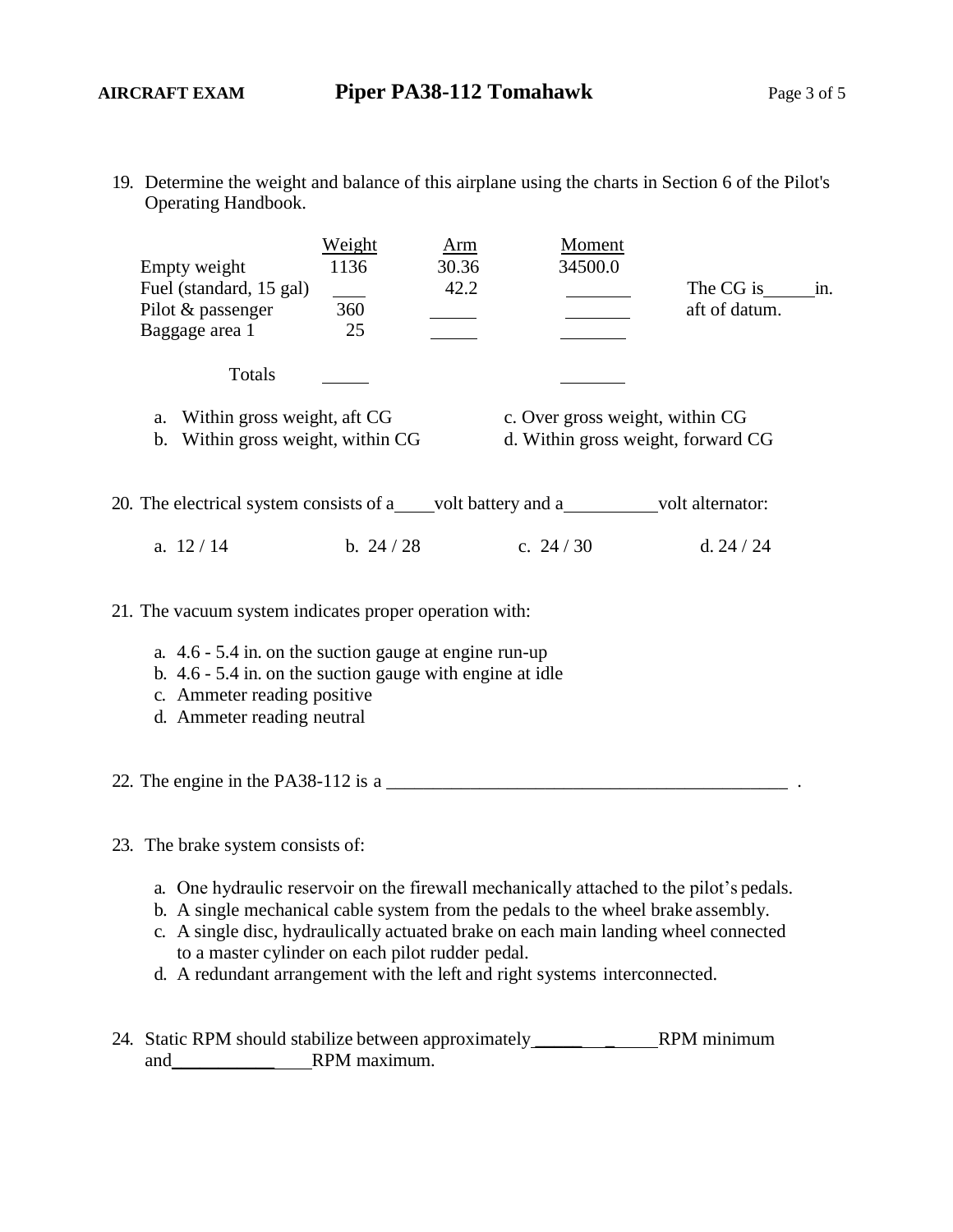25. What is the maximum capacity in the baggage area?

 $\overline{\phantom{a}}$  lbs.

 $\overline{\phantom{a}}$  ,  $\overline{\phantom{a}}$  ,  $\overline{\phantom{a}}$  ,  $\overline{\phantom{a}}$  ,  $\overline{\phantom{a}}$  ,  $\overline{\phantom{a}}$  ,  $\overline{\phantom{a}}$  ,  $\overline{\phantom{a}}$  ,  $\overline{\phantom{a}}$  ,  $\overline{\phantom{a}}$  ,  $\overline{\phantom{a}}$  ,  $\overline{\phantom{a}}$  ,  $\overline{\phantom{a}}$  ,  $\overline{\phantom{a}}$  ,  $\overline{\phantom{a}}$  ,  $\overline{\phantom{a}}$ 

26. The PA38 is equipped with standard 5.00 x 5 tires. What is the proper pressure?

27. Describe the normal take off procedure.

28. With full flaps, what is the ideal final approach speed? \_\_\_\_\_\_\_\_\_\_\_\_\_ KIAS a. 60 b. 67 c. 75 d. 55

- 29. Describe the following emergency procedures:
	- A. Power loss in flight.